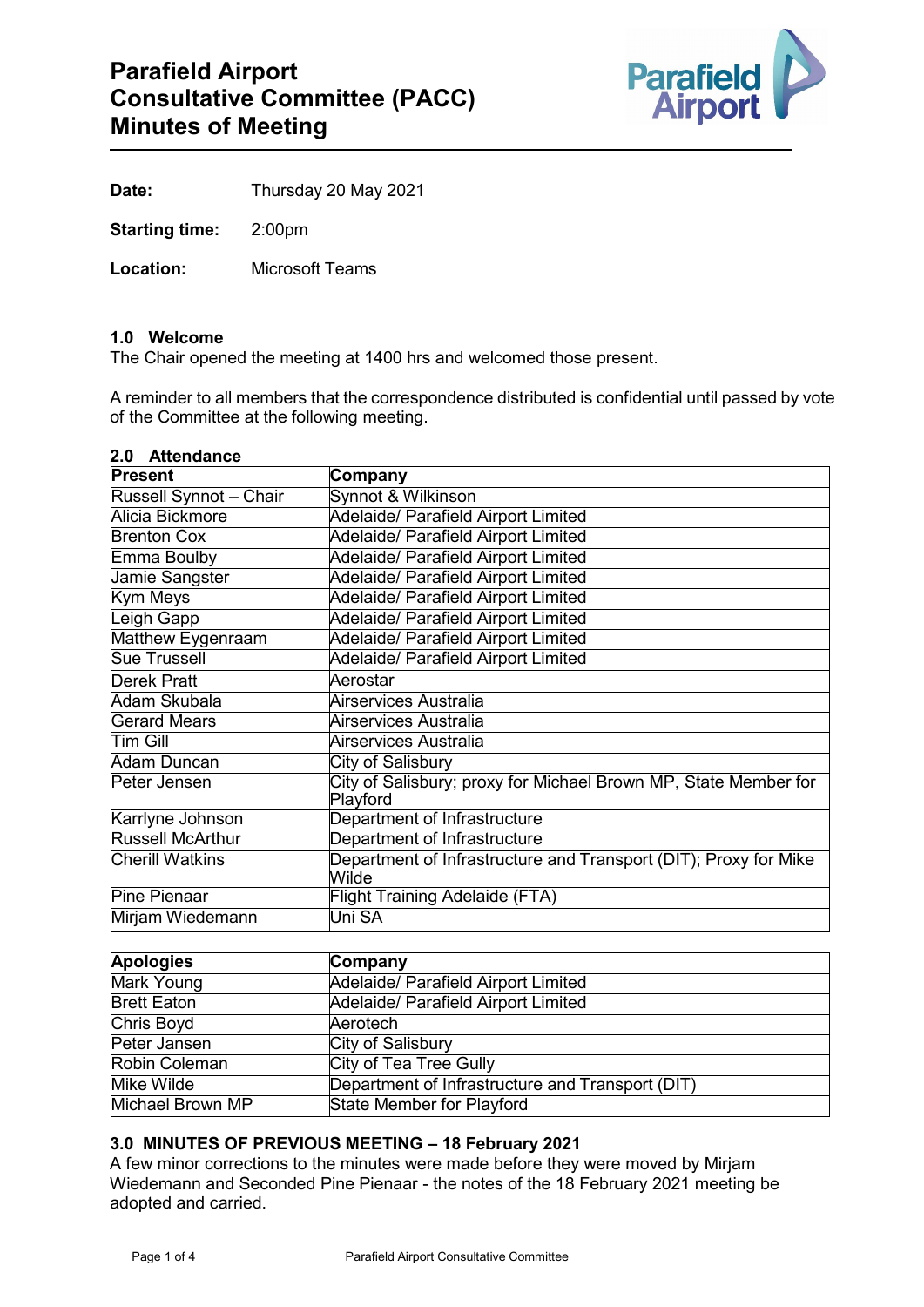## **4.0 CORRESPONDENCE**

## **4.1 Correspondence In:**

- − Reports
- − Various emails from local residents

## **4.2 Correspondence Out:**

- − Previous Minutes and Agendas
- − Responses to residents' enquiries

## **5.0 ACTION ITEMS**

#### **5.1 The Commonwealth Department - Sun-Setting Regulations**

This item is currently delayed as the Department are waiting for the Aviation Issues Paper review to be completed before the way forward is decided.

#### **5.2 Notification to new property owners**

In the absence of the relevant representative from the City of Salisbury being in attendance, this item will be carried over to the next meeting.

# **6.0 AIRPORT UPDATE**

#### **6.1 Parafield Airport Limited (PAL) Report**

The report was tabled and taken as read.

#### **6.2 Property Development Report**

The report was tabled and taken as read.

#### **6.3 Environment Report**

The report was tabled and taken as read.

#### **6.4 Technical Working Group (PATWG)**

A number of items were discussed including the aircraft movement summary and noise complaint information. The Group were introduced to a new Air Services Australia Community Engagement Senior Advisor. The Buckland Park development was discussed and it was agreed the Chair would co-ordinate comments for the Adelaide and Parafield TWG's to draft a letter to the developer and the City of Playford.

# **7.0 AIRPORT AGENCY UPDATE**

## **7.1 Department of Infrastructure**

Aviation Issues Paper

- The Future of Aviation Reference Panel held virtual consultations in December 2020 with industry to inform the development of a Five-Year Plan and also longer term industry policy.
- The Panel's report and recommendations to be considered in Government's five-year plan.
- Australian Government's response to the Aviation Issues Paper including the Five-Year Plan expected to be released in late 2021.

Extension of Australian Government COVID-19 Support

- The Regional Airline Network Support and Domestic Aviation Network Support programs extended to 30 September 2021.
- The Tourism Aviation Network Support program runs from 1 April 2021, with tickets needing to be booked by 31 July 2021 for travel up to 30 September 2021.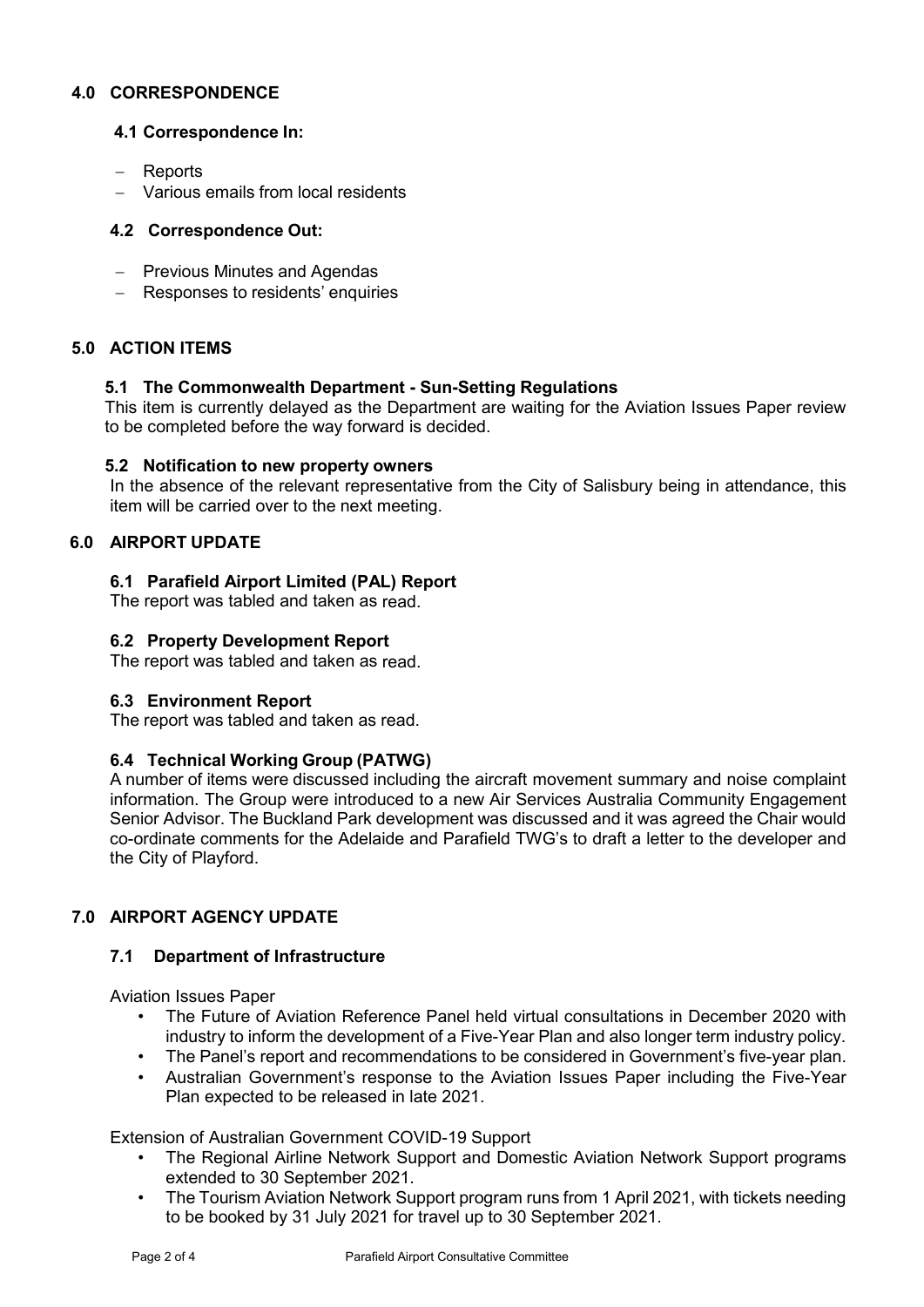- The International Aviation Support initiative will deliver \$200 million between 1 April and 31 October 2021 to Qantas and Virgin Australia.
- The Aviation Services Accreditation Support program will provide \$52 million over six months for mandatory training, certification, and accreditation to aviation support workers.
- The Domestic Airports Security Costs Support program will provide \$90 million of direct funding to eligible domestic airports between 29 March and 30 September 2021.

Ongoing Australian Government COVID-19 Support

- All federally leased airports have now been sent ex-gratia land tax invoices
- Current international passenger arrival caps will continue to 17 June 2021.
- Closure of retail outlets within arrivals areas of international terminals to continue, unless an exemption is in place.

National Airports Safeguarding Group

- Meeting held on 31 March 2021.
- Implementation Review of the National Airports Safeguarding Framework guidelines (NASF) draft report – outcomes and recommendations.
- To be provided to Federal and State Transport Ministers.
- Revised Forward Work Plan for 2021-24. To include review of:
	- o Guideline B (windshear);
	- o Guideline D (wind farms); and
	- o Guideline C (wildlife hazards).
- Next meeting June/July 2021.

#### **7.2 State Department of Infrastructure and Transport (DIT) Report**

Main North Road, Kings and McIntyre Roads Intersection Upgrade Project

The Federal and South Australian Governments have committed \$13 million in joint funding to upgrade the Main North Road, Kings and McIntyre Roads Intersection. Main North Road is a major traffic and freight route connecting northern parts of metropolitan Adelaide with Adelaide's CBD. The current intersection is operating at capacity in peak periods, with signal phasing and traffic lanes fully utilised, creating congestion. On average, more than 81,600 vehicles travel through the intersection each day. There have been 77 crashes in the past five years, including 27 casualty crashes. Increased development in the immediate vicinity will further increase use of this intersection. This project is aiming for completion in late June.

DIT is upgrading the intersection to improve safety and travel time for motorists. Treatments for the intersection upgrade include:

- widening of Main North Road, with installation of an additional right turn lane into McIntyre Road, and three through lanes heading north on Main North Road;
- installation of additional through lane on Main North Road between Freda Thompson Place and Kings Road (north-east bound);
- installation of additional through lane on Main North Road between McIntyre Road and Kesters Road (south-west bound);
- extension of dual right turn lanes heading north-east from McIntyre Road onto Main North Road;
- separation of left turn traffic from Main North Road onto Kings Road and left turn traffic from Kings Road onto Lawrence Hargrave Way;
- new and upgraded pedestrian ramps and footpaths around the intersection;
- dedicated bicycle lanes on both approaches of Main North Road; and
- new and upgraded traffic signals, road lighting, line marking, and drainage.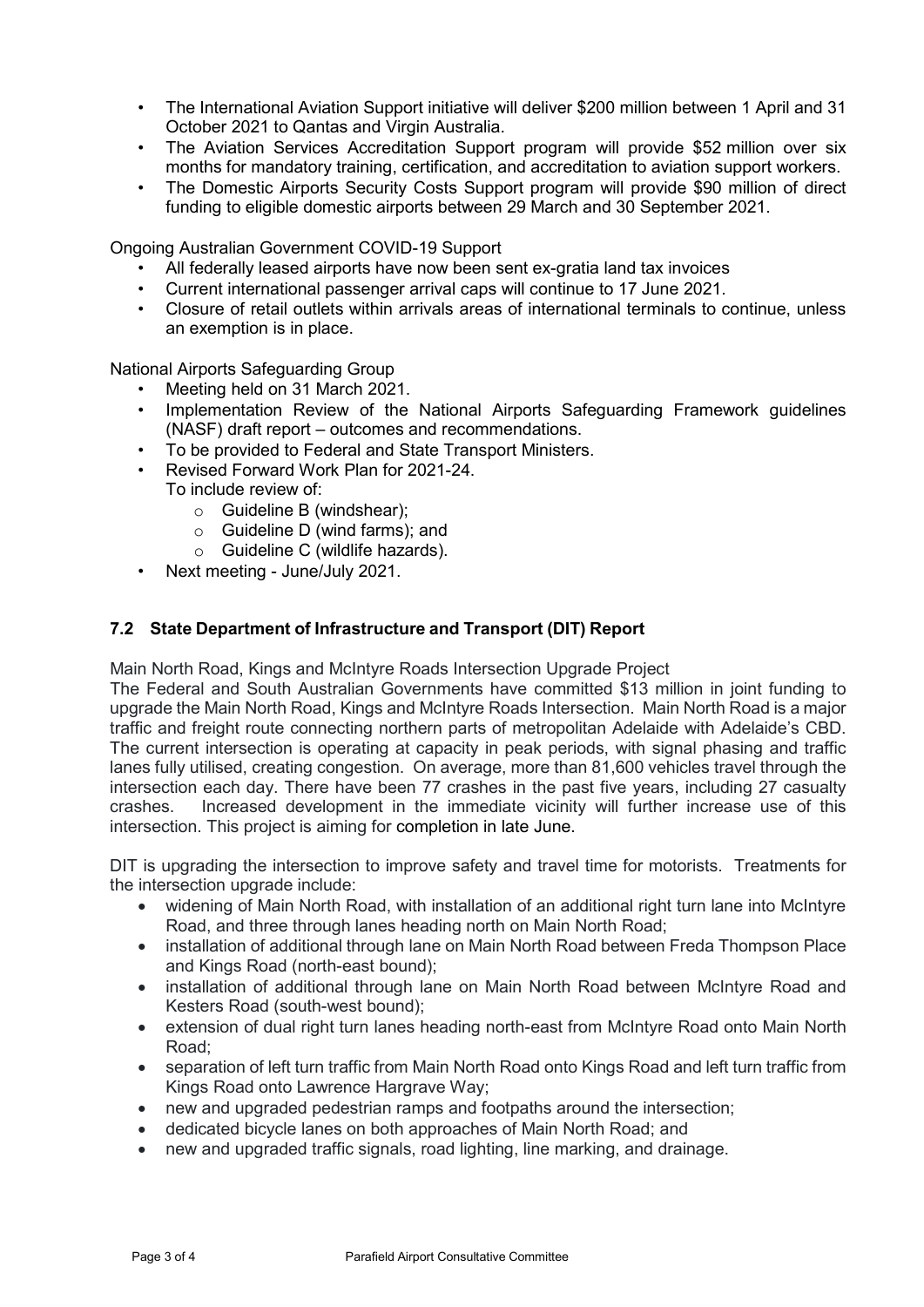# **7.3 AirServices Australia (ASA) Report**

It was noted ASA continue to monitor Parafield Tower staffing requirements. Current Tower hours are in line with ERSA: 7am – 7pm Monday – Friday and 8am - 6pm Saturday and Sunday. It was noted ASA are applying to CASA for a modification of these hours based on the drop in ATMs at Parafield. It was noted at the same time last year approximately 350 movement per day during Tower hours; currently 100-120 movements per day, a drop of around 60%.

ASA has been monitoring the number of new complainants. The number of complainants dropped to six in February 2021 and four in March 2021. There was a spike in the number of complainants in January 2021 due to the AEP on 27 January 2021 when an aircraft experienced landing gear difficulties causing it to circle until Emergency Services teams were in place.

A detailed AirServices online noise reporting can be accessed [here.](http://www.airservicesaustralia.com/aircraftnoise/airports/)

The method to lodge a complaint or make an enquiry about aircraft noise or operationswith AirServices Noise Complaints and Information Service (NCIS) were noted:

- directly via [WebTrak](http://www.airservicesaustralia.com/aircraftnoise/webtrak/)<br>■ Using AirServices.onl
- using AirServices [online](http://www.airservicesaustralia.com/aircraftnoise/about-making-a-complaint/how-to-make-a-complaint/) form
- by **calling** 1800 802 584 (freecall) (Due to COVID-19 this number isn'tavailable) The hotline is staffed Monday to Friday, excluding public holidays, from 9 am-5pm Sydney time.
- by **fax** (02) 9556 6641 or
- by **mail**  Noise Complaints and Information ServicePO Box 211, Mascot NSW 1460

## **7.4 Aircraft Noise Ombudsman Report –** No report.

## **7.5 Flight Training Adelaide (FTA) / Uni SA Aviation Academy Report**

The impact of the Government's international border restrictions has greatly affected the training school numbers. It was noted the school's numbers have dropped by 75% when compared with the same time last year. As approximately 89% of FTA's business is from training international students, no upward movement in student numbers is anticipated until international border restrictions are changed.

UniSA's numbers remain stable as these students come from the domestic market.

## **7.6 Bruce Hartwig Flying School Report –** No report.

## **7.7 Civil Aviation Safety Authority (CASA) – Review of Adelaide Airspace**

It was noted that the review has now been upgraded from a desk top review to a full technical review. Due to the change in methodology, the report will be delayed. The item to remain as a Standing Item on the PACC Agenda

## **8.0 PLANNING AND LOCAL GOVERNMENT REPORTS**

## **8.1 Planning Co-ordination Forum (PCF) Report**

The report was tabled and taken as read and the following was noted: Planning activities for the Parafield 2023 Master Plan have commenced.

## **8.2 City of Salisbury (CoS)**

Tree planting to commence along the Little Para corridor. CoS to provide details of species and location to PAL Environment Manager to assist with the Wildlife Hazzard Management Plan.

## **8.3 City of Tea Tree Gully –** No report.